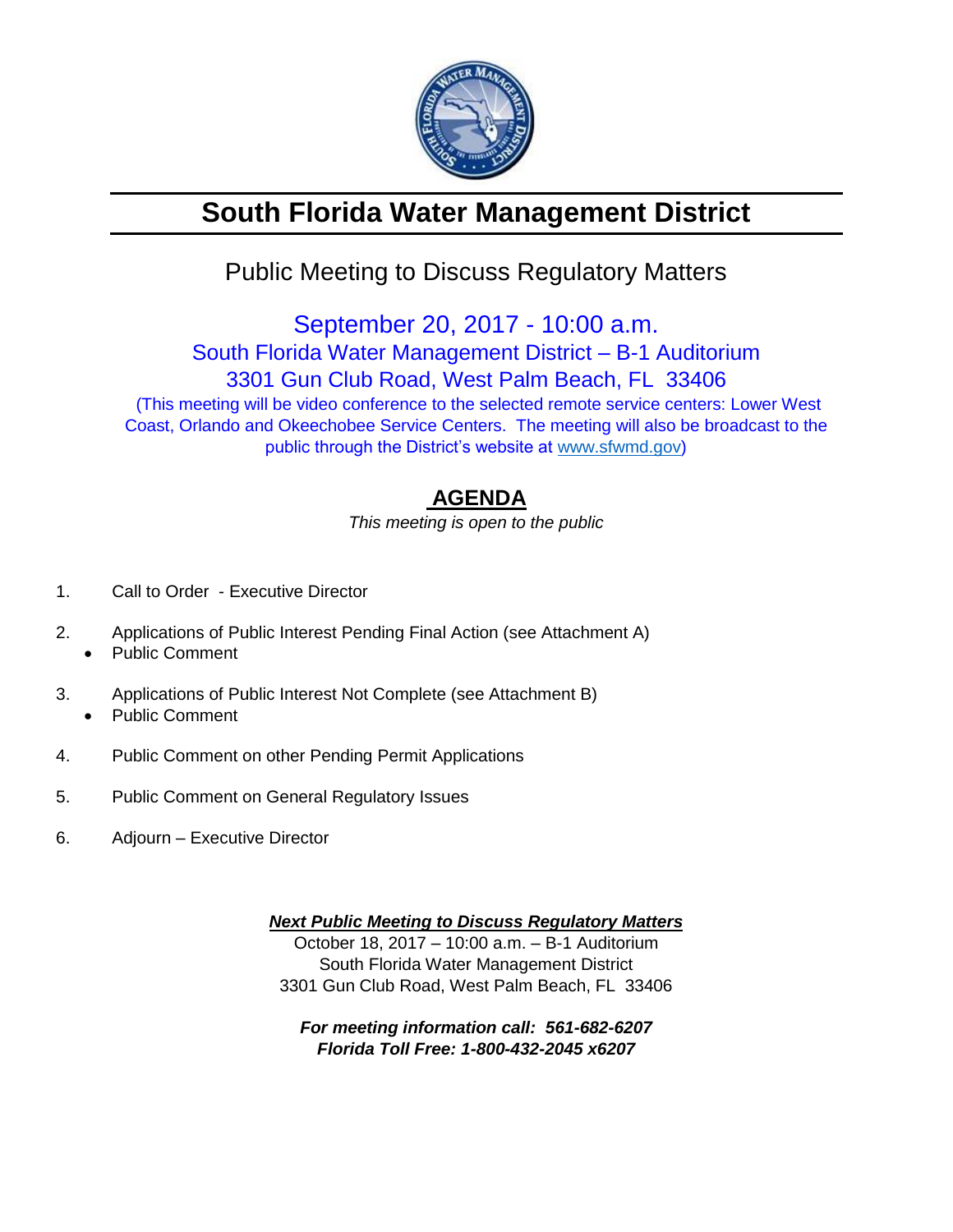#### **Applications of Public Interest PENDING FINAL ACTION Public Meeting to Discuss Regulatory Matters** BAP\_AGENDA\_HPC\_APPS **South Florida Water Management District**

### **ATTACHMENT A**

|       | <b>County</b> |                         | App No /<br>Permit No  Project Name                                | <b>Permittee</b>                                                            | Default date | <b>Waiver Exp</b><br>date |
|-------|---------------|-------------------------|--------------------------------------------------------------------|-----------------------------------------------------------------------------|--------------|---------------------------|
|       | A-1 LEE       | 160520-30<br>36-02292-S | PEPPERLAND                                                         | PEPPERLAND L L C                                                            | 21-OCT-2017  |                           |
| $A-2$ | PALM BEACH    | 150922-3<br>13-05321-P  | ALL ABOARD FLORIDA NORTH-SOUTH RAIL<br><b>CORRIDOR SEGMENT D09</b> | FLORIDA EAST COAST RAILWAY, L.L.C.<br>ALL ABOARD FLORIDA OPERATIONS, L.L.C. | 21-AUG-2016  |                           |